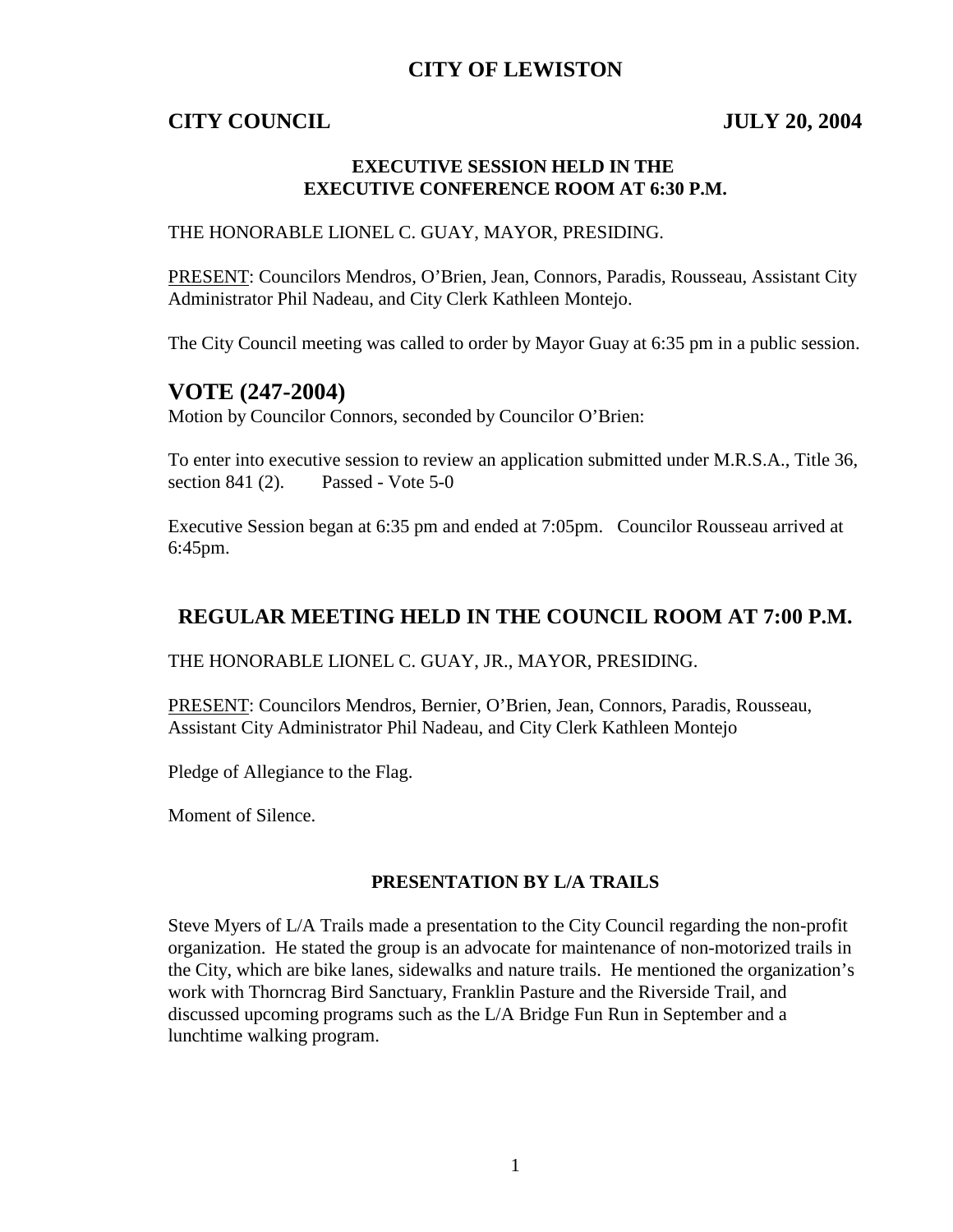# **VOTE (248-2004)**

Motion by Councilor Jean, seconded by Councilor Connors:

To dispense with the reading of the minutes of the March 2, 16, April 20, May 18 and June 15, 2004, meetings and to accept and place them on file as prepared by the City Clerk. Passed - Vote 6-0

Councilor Connors asked about the Traffic Schedule amendment on the Consent Agenda regarding stop signs at Gina and Judy Streets. He noted that Gina and Judy Streets do not intersect, yet Gina and Judith Street intersect. The item was removed from the agenda and will be reviewed by the Police Department and brought back for the next Council meeting.

## **AUTHORIZATION TO ACCEPT TRANSFER OF FORFEITURE FUNDS**

## **VOTE (249-2004)**

Motion by Councilor Jean , second by Councilor Mendros:

That pursuant to Title 15, Maine Revised Statutes Annotated, Section 5824(3) and Section 5822(4)(A), the City Council hereby acknowledges and approves of the transfer of \$1,737.00, or any portion thereof, in the case of the State of Maine vs. Lucille Calhoun, CR-04-477 Court Records; the transfer of \$700.00, or any portion thereof, in the case of the State of Maine vs. Edith Ortiz-Cintron, CC-04-0023 and 04-DEA-437390 Court Records; and the transfer of the following, or any portion thereof, in the case of the State of Maine vs. Justin Canney, CD-03-0016:

| 04-DEA-436790 | \$4,151.00                                             |
|---------------|--------------------------------------------------------|
| 04-DEA-436801 | \$8,830.80                                             |
| 04-DEA-436805 | \$13,345.00                                            |
| 04-DEA-436808 | \$6,494.00                                             |
| 04-DEA-436809 | 560.00<br>\$                                           |
| 04-DEA-436815 | \$3,600.00                                             |
| 04-DEA-436820 | \$14,378.60                                            |
| 04-DEA-436825 | \$2,102.80                                             |
| 04-DEA-436827 | 229.71<br>\$                                           |
| 04-DEA-436830 | \$<br>420.00                                           |
| 04-DEA-436974 | Twenty percent of the proceeds from the sale of a 1998 |
|               | Nissan Maxima                                          |
| 04-DEA-436990 | Fourteen percent of the proceeds from the sale of a    |
|               | 1996 Chevy Tahoe                                       |
| 04-DEA-437191 | Fourteen percent of the proceeds from the sale of a    |
|               | 2004 Honda TRX450R4 ATV                                |
| 04-DEA-437252 | Thirteen percent of the proceeds from the sale of a    |
|               | 2002 Big Dog Pitbull Texas Chopper Motorcycle          |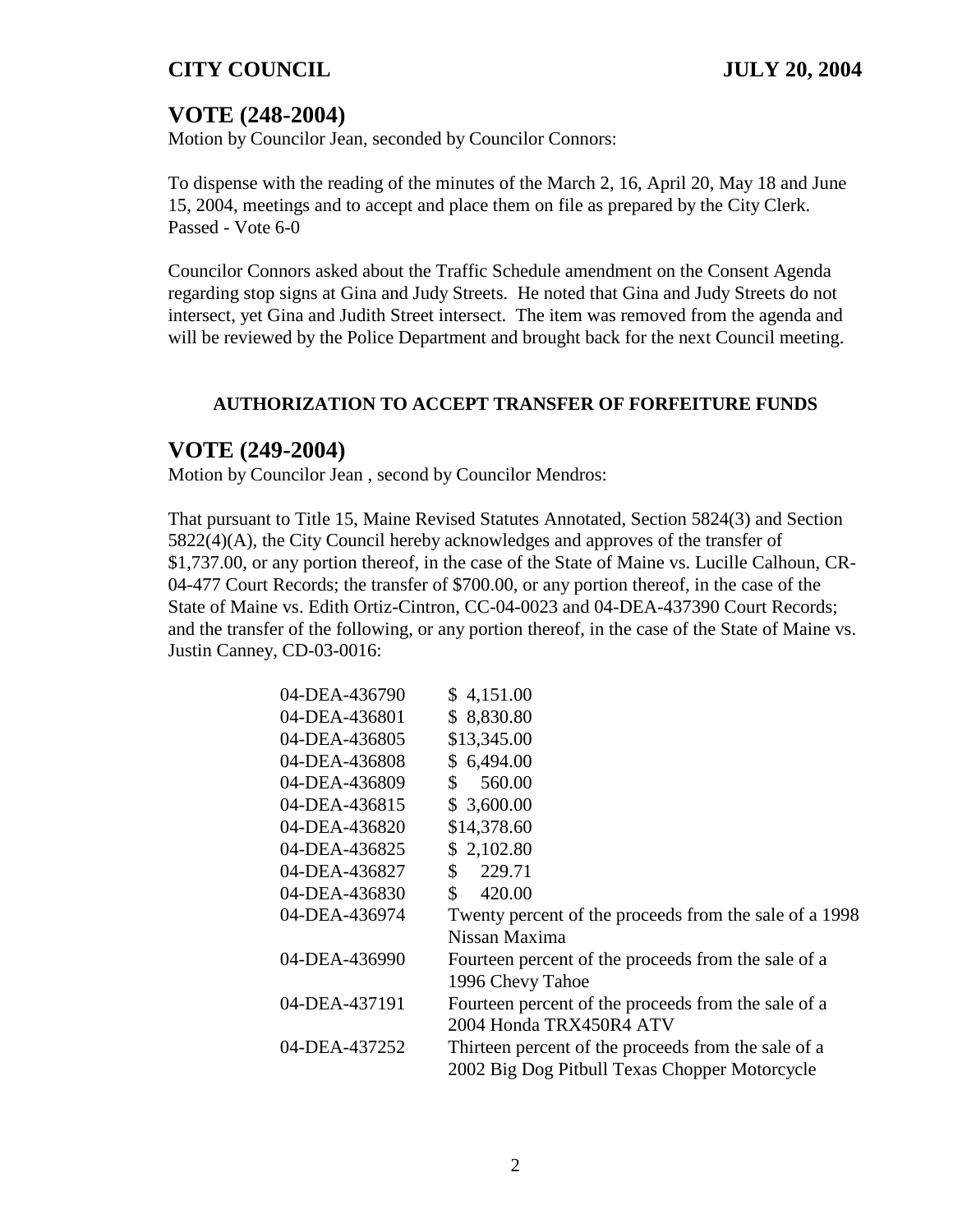Being funds forfeited pursuant to court process. It is further acknowledged that these funds shall be credited to the 'City of Lewiston Drug Enforcement Program', funds to be deposited in Account No. 590-3514050 at People's Heritage Bank. Passed - Vote 6-0

### **TRAFFIC SCHEDULE AMENDMENTS**

## **VOTE (250-2004)**

Motion by Councilor Jean , second by Councilor Mendros:

To adopt the proposed amendment to the Traffic Schedule to regulate parking on a portion of Lincoln Street:

#### **Section 4 - Parking Restricted - No Parking Anytime - Hazardous or Congested Places**

| LINCOLN STREET | Eastern side, even numbered side, of Lincoln Street starting at |
|----------------|-----------------------------------------------------------------|
|                | a point on the northeast corner of the intersection of Lincoln  |
|                | Street and Locust Street and extending northerly to a point on  |
|                | Lincoln Street for a distance of 367.                           |

#### **Section 9 - Parking Prohibited - All Times - Fire Lanes**

LINCOLN STREET Even numbered side, east side beginning at the northeast corner of Lincoln Street and Locust Street extending northerly on Lincoln Street a distance of 160'.

Passed - Vote 6-0

### **REQUEST FOR USE OF CITY SERVICES FROM GREAT FALLS BALLOON FESTIVAL**

### **VOTE (251-2004)**

Motion by Councilor Jean , second by Councilor Mendros:

To approve the request for the use of city services for the Great Falls Balloon Festival:

#### **ROAD CLOSURES AND POSTINGS**:

Friday, August 20, 5:00pm - Sunday, August 22, 7:00pm

Establishment of a one lane wide walking lane on the Longley Bridge (eastbound) to facilitate pedestrian movement between Festival activity areas in Auburn and Lewiston and for use by Festival logistical vehicles such as golf carts.

#### Friday, August 20, 5:00pm - Sunday, August 22, 7:00pm

Posted closure of Oxford Street from Cross Street to Chestnut Street, and posted closure of Beech Street, to facilitate safe pedestrian movement and access for festival logistical vehicles.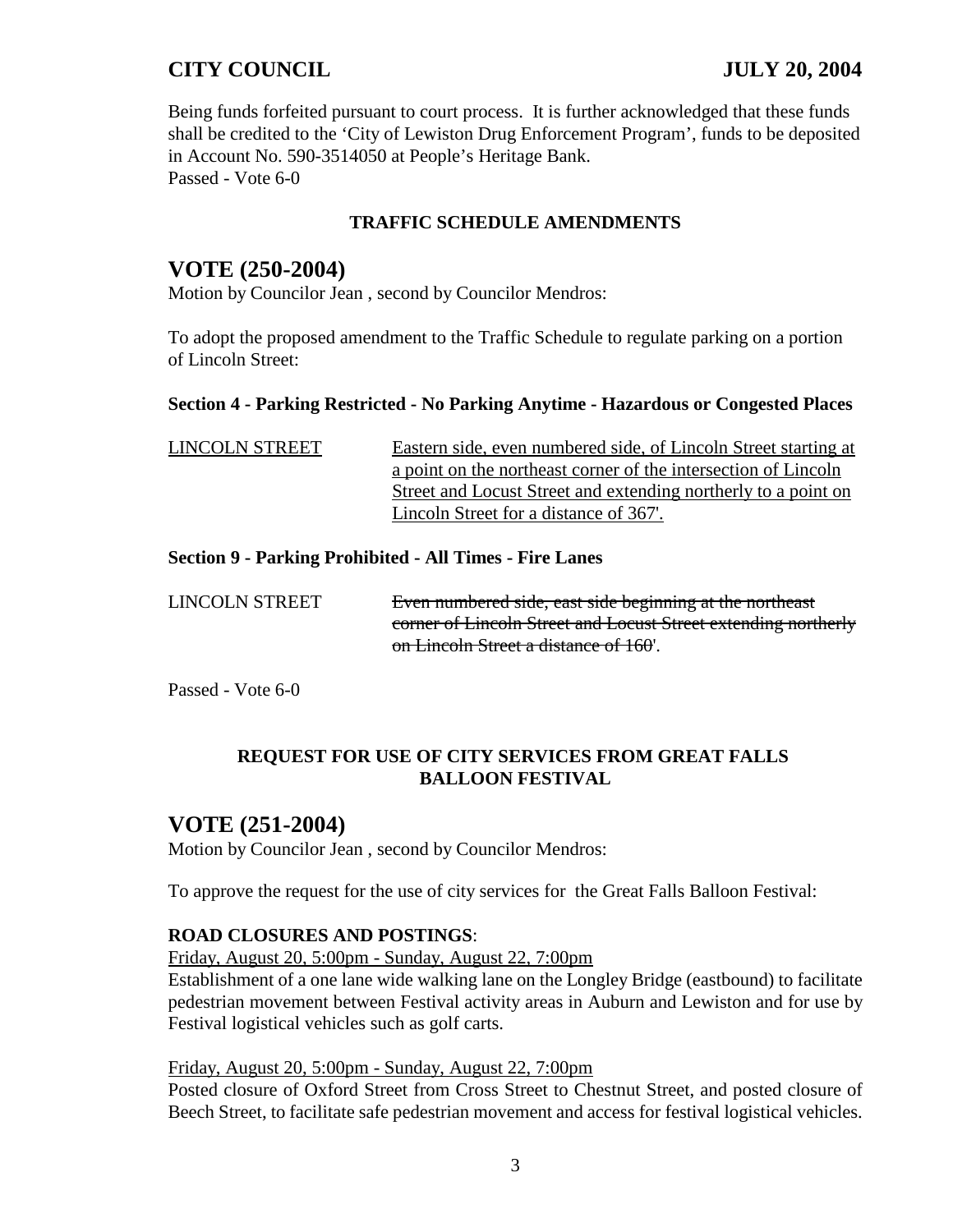#### Sunday, August 22, 11:30am - 12:30pm

Posted closure of Canal Street from Main Street to Chestnut Street for canal rubber duck race. Posted closure of one northbound lane of the Canal Bridge on Main Street for rubber duck race logistical set up.

### **OTHER REQUESTS**:

#### Wednesday, August 18, 8:00am - Monday, August 23, 7:00pm

Permission to use Bates Mill Parking Lot B for a carnival which will open Thursday night and run through Sunday night, logistical arrangements shall be coordinated with the Bates Mill Complex Property Manager.

#### Friday, August 20, 5:00pm - Sunday, August 22, 6:00pm

Permission for the Police to ticket and tow away vehicles not in conformance with posted parking bans.

Permission for the Great Falls Balloon Festival, Inc. to control all food and product vendors on Main Street between Middle Street and Longley Memorial Bridge, on Canal Street from Main Street to Chestnut Street, on Chestnut Street from Canal Street to Oxford Street, and along Lisbon Street from Chestnut to Main Street, Lincoln Street from Main to Cedar Streets, Oxford Street from Cross Street to Cedar Street, North Street, Water Street, and the adjacent area between Cross Canal #1 and the Androscoggin River.

Permission for the Great Falls Balloon Festival to use Veterans Memorial Park, the former Libby parking lot, Railroad Park and Railroad Park North (along Water Street) from midnight, Monday, August 16 to 12:00pm Monday, August 23 for Festival activities and to control use, access and security in the area, pending completion of all appropriate forms with the City Recreation & Parks Department.

### **SECURITY**:

The Lewiston Police Department is asked to be responsible for traffic control, security and crowd control in Lewiston activity areas. A briefing will be held with the Police Department liaison to organize staffing and manpower requirements.

### **TRASH REMOVAL:**

The Great Falls Balloon Festival, Inc. is working with Richard Morin of Public Works to supply a 50 yard dumpster at Railroad Park to handle trash. The City of Lewiston has picked up the tipping fees for the past two years and we are again requesting this assistance. Volunteers will be used to collect and bag trash. Volunteers will help to keep Festival areas clean on an ongoing basis and clean up after the Festival.

### **LICENSES**:

The Festival will supply license information for food booths to the City Clerk and Health Inspector. Fees for the food booths operated by non-profit organizations shall be waived by the City. Licensing fees for a carnival operated by a non-profit organization shall be waived by the City.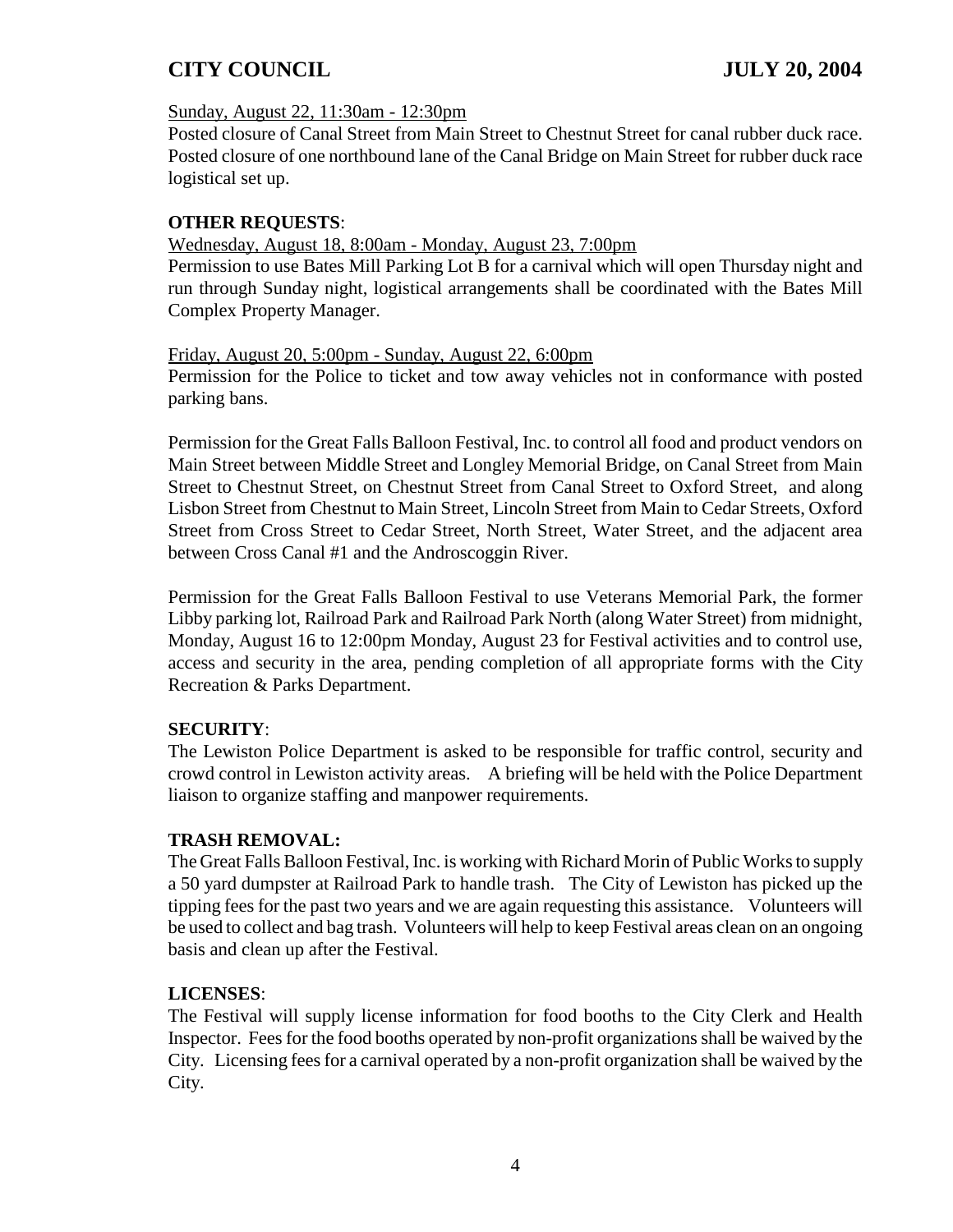#### **USE OF PUBLIC WORKS PERSONNEL**:

Permission for Public Works personnel to erect (together with Auburn Public Works personnel) food booths in Auburn and Lewiston, and to provide assistance during the festival.

#### **PARKING**

Use of the Bates Mill parking lots, the Chestnut Street parking garage and the Canal Street parking garage for festival and volunteer parking. There will be a bus stop area at Lincoln and Beech Street. Designated handicapped parking spots will be along Lincoln Street near the Festival entrance. All parking areas will meet requirements set forth by the City Council in response to the parking survey issued by Assistant City Administrator Phil Nadeau entitled "Utilization of City Parking Areas by Non-Profits as Fundraising Activities", and meetings will be held with the Bates Mill Complex Manager and a Public Works representative to confirm usage regulations, guidelines and procedures.

Passed - Vote 6-0

#### **COMPLIMENTARY MAINEIACS HOCKEY TICKETS TO AREA TOWN OFFICIALS**

## **VOTE (252-2004)**

Motion by Councilor Jean, second by Councilor Mendros:

To authorize staff to grant complimentary Maineiacs hockey tickets for one home game to municipal officials in each of the towns in Androscoggin County and to county officials of Androscoggin County. Passed - Vote 6-0

### **BALLOT FOR 2005 MMA EXECUTIVE COMMITTEE AND OFFICERS**

## **VOTE (253-2004)**

Motion by Councilor Jean, second by Councilor Mendros:

To approve the slate of nominates as presented on the Maine Municipal Association Ballot for Election of the 2005 Executive Committee and Officers. Passed - Vote 6-0

### **REQUEST FOR ABATEMENT OF PROPERTY TAXES**

## **VOTE (254-2004)**

Motion by Councilor Jean, second by Councilor Paradis:

To deny an abatement of property taxes for Case Number 2004-2; said application submitted under M.R.S.A., Title 36, section 841(2). Passed - Vote 5-1 (Councilor Mendros opposed)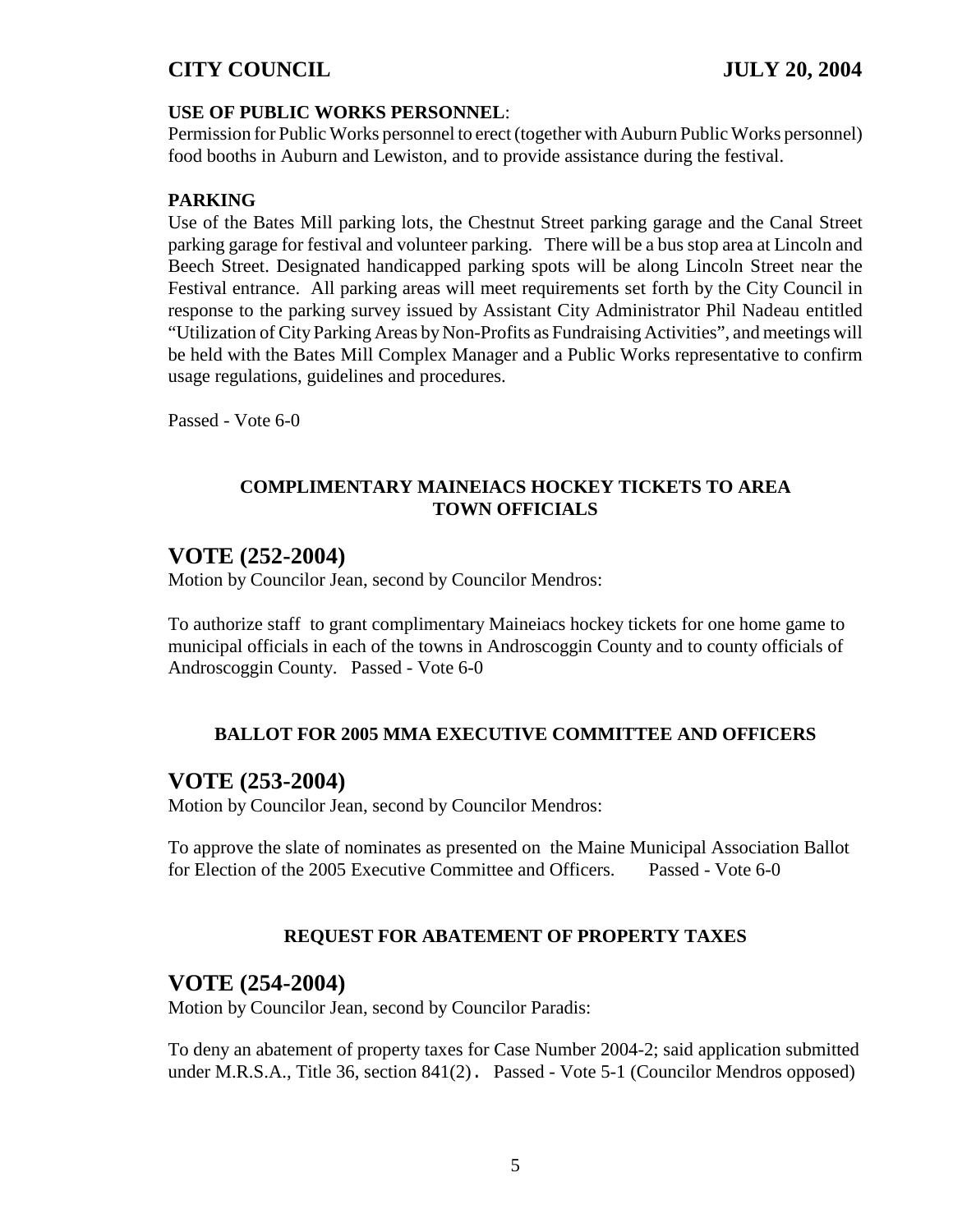### **ANNUAL APPOINTMENTS TO LEWISTON YOUTH ADVISORY COUNCIL**

## **VOTE (255-2004)**

Motion by Councilor Jean , second by Councilor Rousseau:

To appoint the following local youth to the Lewiston Youth Advisory Council for a one year term, said term to begin July 2004 and end June 2005: Allyson Beaucage, Jenni Golletti, Jonathan Isacco, Katie Lauze, Ashley Morgan, Hossain Naji, Sarah Peters, Ryan Reed, Kelin Sevit and Rachel Spilecki. Passed - Vote 6-0

At this time, the Mayor presented certificates of appointment to each of the members of the Youth Advisory Council and the Council congratulated the new members.

Councilor Bernier arrived at this time.

### **APPOINTMENT OF COUNCIL REPRESENTATIVE TO LYAC**

## **VOTE (256-2004)**

Motion by Councilor Jean , second by Councilor O'Brien:

To nominate and appoint Councilor Rousseau to serve as the Council's representative to the Lewiston Youth Advisory Council. Passed - Vote 7-0

### **ADOPTION OF FISCAL YEAR 2005 TAX RESOLVE**

## **VOTE ( 257-2004)**

Motion by Councilor Jean, second by Councilor Connors:

That the Tax Resolve instructing the Chief Assessor to raise \$39,943,255.00 to finance the Fiscal Year 2005 budget, have final passage at this time by a roll call vote:

*RESOLVED,* That the Chief Assessor of the City of Lewiston, Maine be ordered to raise by assessment upon estates of residents of the City of Lewiston, and upon estates of non-resident proprietors in said City of Lewiston for the current fiscal year commencing July 1, 2004, the sum of Thirty-Nine Million Nine Hundred Forty -Three Thousand Two Hundred Fifty-Five Dollars for the payment of the county tax, for ordinary indebtedness and expenses, for interest on the debt of the City of Lewiston, and for the payment of lawful debts and dues of the City of Lewiston.

A summary of the \$75,723,016 Appropriation Resolve, passed by the City Council on May 18, 2004, is on file in the City Clerk's Office.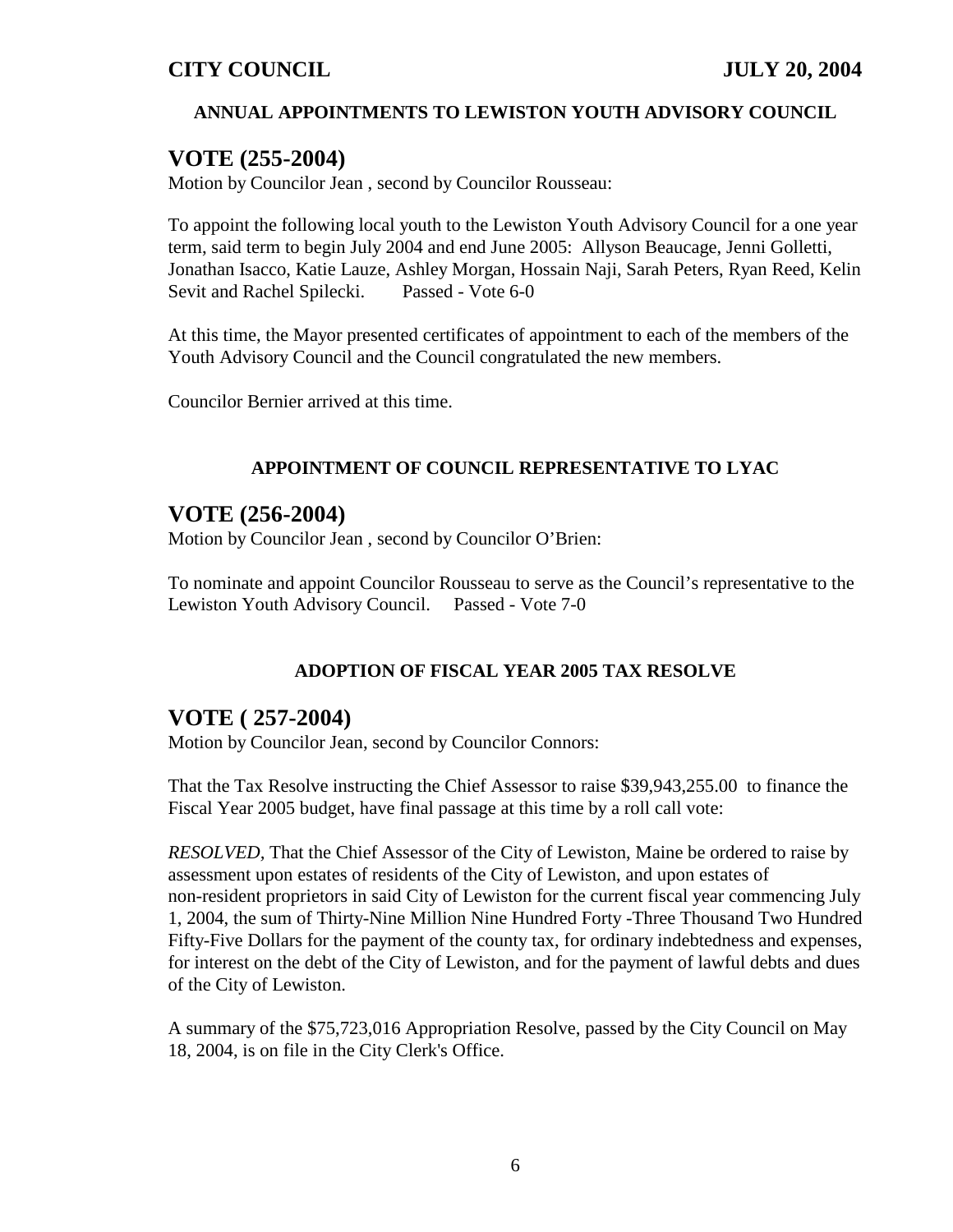| <b>Appropriation Resolve</b> |              | \$75,723,016 |
|------------------------------|--------------|--------------|
| LESS:                        |              |              |
| <b>Estimated Revenues</b>    | \$33,885,966 |              |
| Prior Years' Surplus         | 1,893,795    |              |
| <b>Total Adjustments</b>     |              | \$35,779,761 |
| Net Appropriation            |              | \$39,943,255 |
| TAX LEVY:                    |              | \$39,943,255 |

Interest on Real and Personal Taxes will be charged on all taxes which shall remain unpaid after the respective due dates of September 15, 2004 and March 15, 2005, at the rate of 6.5%.

Any taxpayer who pays an amount in excess of that finally assessed shall be repaid the amount of the overpayment plus interest from the date of overpayment at the rate of 2.5%. Passed - Vote 7-0

#### **PUBLIC HEARING AND FIRST PASSAGE FOR CODE AMENDMENT FOR MOBILE HOME PARKS**

Mayor Guay opened the public hearing to receive citizen input and comments. No members of the public spoke for or against this item. Mayor Guay then closed the hearing.

## **VOTE (258-2004)**

Motion by Councilor Jean, second by Councilor Paradis:

That the proposed amendment to the City Code of Ordinances, Chapter 22 "Businesses", Article I "In General", Section 22-2 "Definitions" receive first passage by a roll call vote and that the public hearing on said ordinance be continued to the meeting of August 10, 2004 for final passage. Passed - Vote 7-0

#### **PUBLIC HEARING AND FIRST PASSAGE FOR LAND USE CODE AMENDMENTS FOR OFF-STREET PARKING**

Mayor Guay opened the public hearing to receive citizen input and comments. No members of the public spoke for or against this item. Mayor Guay then closed the hearing. Gil Arsenault, Director of Planning and Code Enforcement, made a brief presentation to Council providing some background regarding this item.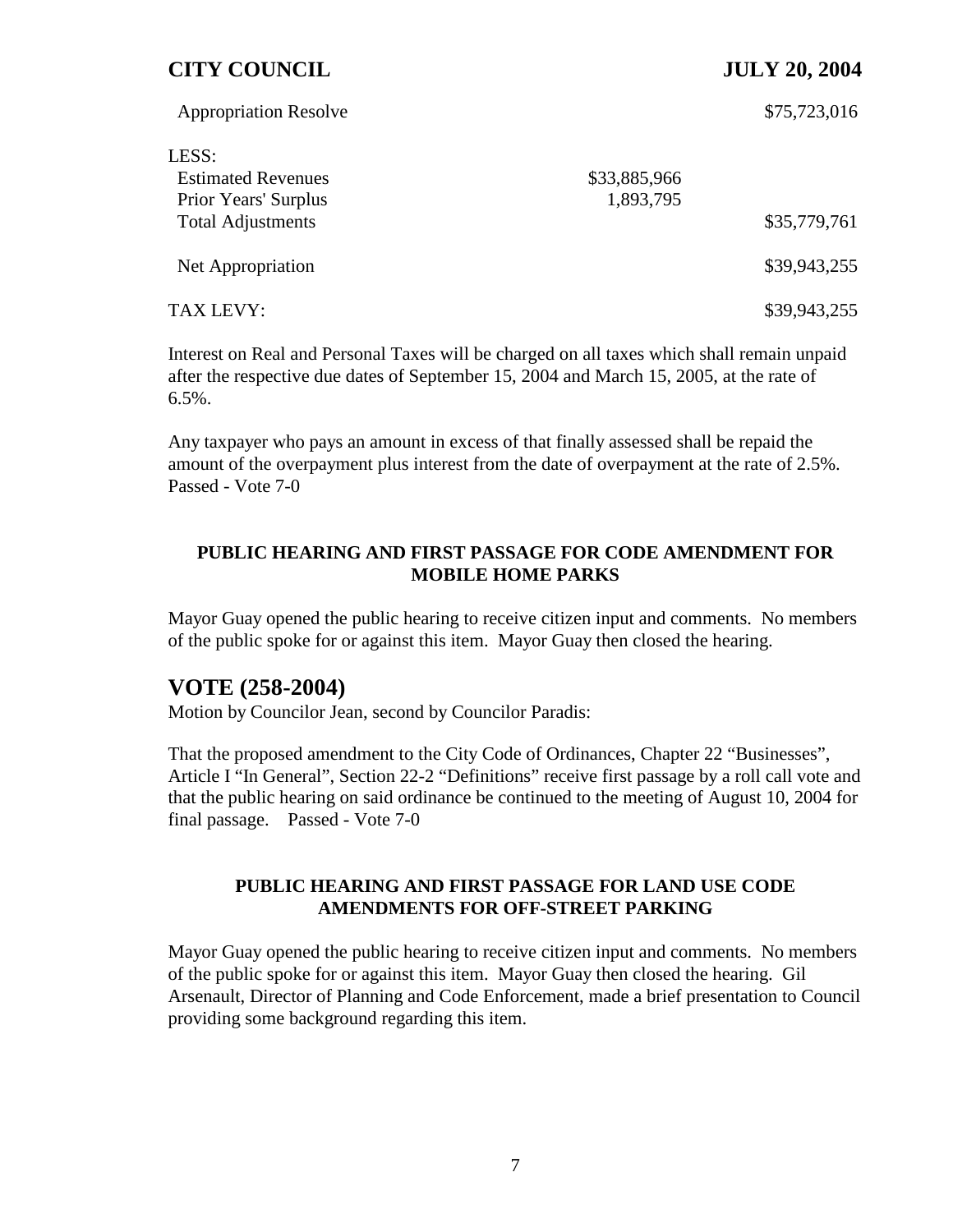# **VOTE (259-2004)**

Motion by Councilor O'Brien, second by Councilor Jean:

That the proposed amendment to Appendix A, Article II "Definitions", Section 2, "Definitions", of the City Zoning and Land Use Code, to amend the definition of "accessory use or structure", receive first passage by a roll call vote and that the public hearing on said ordinance be continued to the meeting of August 10, 2004 for final passage. Passed - Vote 7-0

### **LIQUOR LICENSE AND SPECIAL AMUSEMENT PERMIT FOR CARRIAGE HOUSE PLUS, 1119 LISBON STREET**

Mayor Guay opened the public hearing to receive citizen input and comment. No members of the public spoke for or against this item at this time. Mayor Guay then closed the hearing. Councilor Rousseau asked the Fire Chief about the list of regulations from the Fire Department that must be completed prior to the final approval of the license. The Chief stated they are working with the applicant who is working to address the items on the list, noting the items need to be completed before the building can be occupied, and saying these are necessary for safety in an assembly hall. Roger Paradis, manager of the Carriage House, addressed the Council and stated that time is of the essence and they are moving forward, and request that the Council approve the license tonight, pending final approval from the fire department, rather than waiting until the August Council meeting.

### **VOTE (260-2004)**

Motion by Councilor Jean , second by Councilor O'Brien:

To authorize the City Clerk's Office to approve the applications for a liquor license and special amusement permit for dancing and entertainment for the Carriage House Plus d/b/a Jacob Shaines Cards & Gifts, Inc., 1119 Lisbon Street, pending final approval of the fire department. Passed - Vote 7-0

#### **SPECIAL AMUSEMENT PERMIT FOR DERBY ATHLETIC ASSOCIATION, 40 WALNUT STREET**

Mayor Guay opened the public hearing for citizen input and comment. At this time, Councilor Paradis expressed concern with the location of this business in proximity to residential establishments, and was concerned with noise and loud music disrupting the residents. Theresa Temple, 170 Pine Street and manager of the Derby Club, addressed the Council and stated the entertainment will be located on the commercial side of the property, not the residential side. She also noted the Del's Bar is located across the street and they have music all the time, and there are no issues with the neighbors. Mayor Guay then closed the hearing. Assistant City Administrator Phi Nadeau spoke to Ms. Temple and informed her the Council has taken an aggressive position with special amusement permits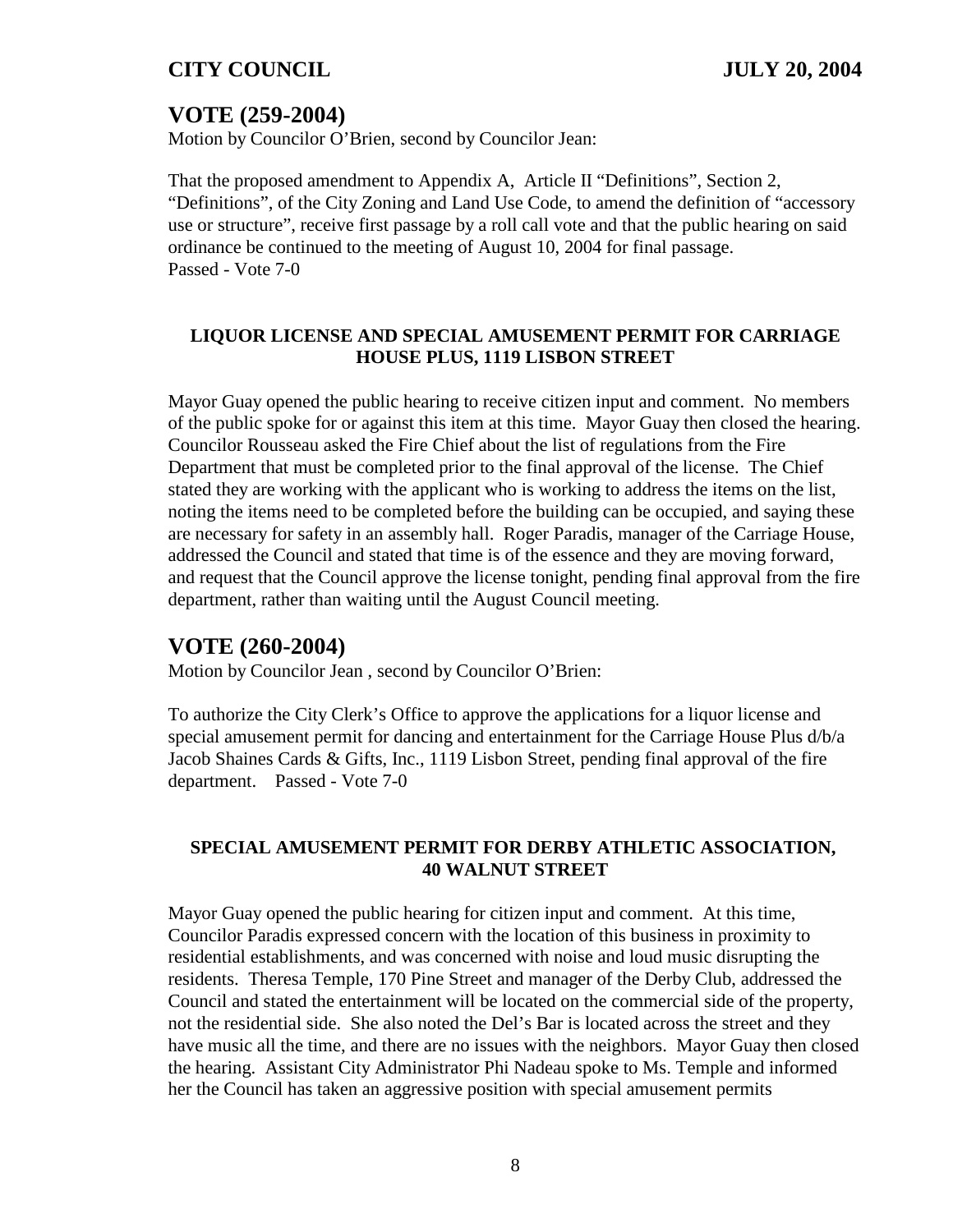in the past, and has been forced to take extreme action on occasion and revoked permits when the business fails to comply with regulations. He suggested that the club be a good neighbor and work with the neighborhood when issues arise.

# **VOTE (261-2004)**

Motion by Councilor Jean , second by Councilor Paradis:

To grant a special amusement permit for dancing and entertainment to the Derby Athletic Association, 40 Walnut Street. Passed - Vote 7-0

### **OUTDOOR ENTERTAINMENT PERMIT FOR GREAT FALLS BALLOON FESTIVAL**

Mayor Guay opened the public hearing to receive citizen input and comment. Jim Wilkins of the Great Falls Balloon Festival stated that he was available to answer any questions the Council may have regarding their application. Mayor Guay then closed the hearing. No Councilors had questions for Mr. Wilkins.

# **VOTE (262-2004)**

Motion by Councilor O'Brien, second by Councilor Jean:

To conduct a public hearing on an application for an outdoor entertainment event for the Great Falls Balloon Festival, and to grant a permit for an Outdoor Entertainment Event, as required by the City Code of Ordinances, Chapter 10, Article 1, Section 10-3, to the Great Falls Balloon Festival Committee for outdoor music concerts for the annual Festival to be held at Railroad Park on August 20-22, 2004, contingent upon positive recommendations from the Police Department, Fire Department, Code/Health Officer and Land Use Inspector regarding compliance with all regulations and compliance with all City ordinances. Passed - Vote 7-0

### **OUTDOOR ENTERTAINMENT PERMIT FOR MUSIC IN THE PARK SERIES**

Mayor Guay opened the public hearing to receive citizen input and comment. Sherry Donahue of L/A Arts stated that approximately 100-150 people attended each performance last summer, and she was available to answer any questions the Council may have regarding their application. Mayor Guay then closed the hearing. No Councilors had questions for Ms. Donahue.

## **VOTE (263-2004)**

Motion by Councilor Connors, second by Councilor Jean:

To conduct a public hearing on an application from L/A Arts for the noon-time outdoor concerts to be held at Courthouse Plaza on Thursdays during the months of July and August, and to authorize a permit for an Outdoor Entertainment Event, as required by the City Code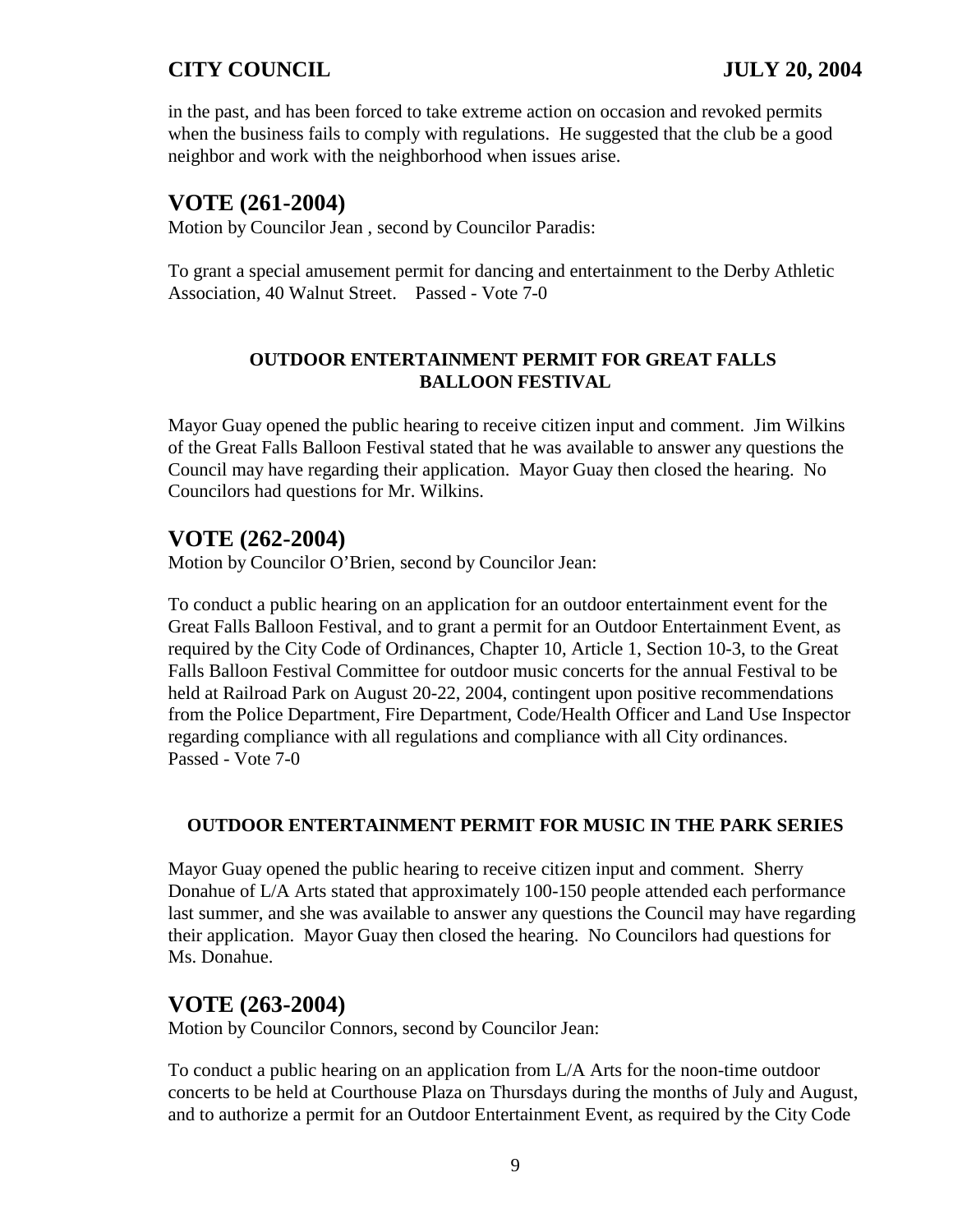of Ordinances, Chapter 10, Article 1, Section 10-3, to L/A Arts for the noon-time outdoor concerts, contingent upon positive recommendations from the Recreation Department, Police Department, Fire Department, Code/Land Use Officer and Code/Health Officer regarding compliance with all regulations, and compliance with all City ordinances. Passed - Vote 7-0

#### **CONDEMNATION HEARING FOR BUILDING LOCATED AT 323 LISBON STREET**

Mayor Guay stated the Council will conduct a hearing to determine if the building located at 323 Lisbon Street meets the dangerous building statutes as defined in Title 17, sec. 2851 et al. Councilor Rousseau announced that he will be recusing himself from this item. At this time, the Mayor invited the City's attorney, David Bertoni, to address the Council. Mr. Bertoni stated this is the first of two properties that will be reviewed tonight by the Council, both properties are owned by the same owner, and said that both properties are unsafe, unsanitary and dangerous buildings in their current state. Mr. Bertoni reviewed many documents with the Council and reviewed such items as the notice that was served on the owner, the listing of building violations and related background material such as photographs of the conditions of the building. Eric Cousens, city Land Use Inspector, addressed Council and described the condition of the building and noted that a back porch may fall off of the building due to rot, there is exposed siding and the underneath appears to be rotting, there is unsecured wiring and so forth. Mr. Cousens reviewed photographs of the property with the Council.

## **VOTE (264-2004)**

Motion by Councilor Connors, second by Councilor O'Brien:

To enter into the Record the exhibits presented by the City Attorney which are Exhibits 1-3, 4-5, 6, 7-39 and 44. Passed - Vote 6-0-1 (Councilor Rousseau abstained).

At this time, the Mayor invited the property owner, Mr. Paradis, to address the Council. The property owner's attorney, Steven Beale, addressed the Council on Mr. Paradis' behalf. Mr. Beale stated that Mr. Paradis is president of Building Resources which owns the property, and he has owned it for several years, stating it was a retail business and a restaurant in the past. He said that the City's Code Enforcement Department asked Mr. Paradis to do repairs to the inside and outside of the building and said that after negotiations, a consent order via the court was issued on July 17, 2003. He noted the Development office was working to improve the appearance and safety of buildings in the area. Mr. Beale mentioned the building's structure is solid, noting the building is level, the walls are level, there is heavy sheetrock and no buckling of the plaster. He said the building most recently was a rooming house, yet is not presently occupied. He said that Mr. Paradis is working to fix up the other building (299-305 Lisbon St) first, and has "moth-balled" this building (323 Lisbon St) and will fix up after the other building is done. He said the power was turned off intentionally in this building, as a safety measure, and he agrees the porch needs to be removed. Mr. Beale stated the building has a historical facade with interesting detail and design, and said there is no reason to tear it down, noting it is a possible use for small retail.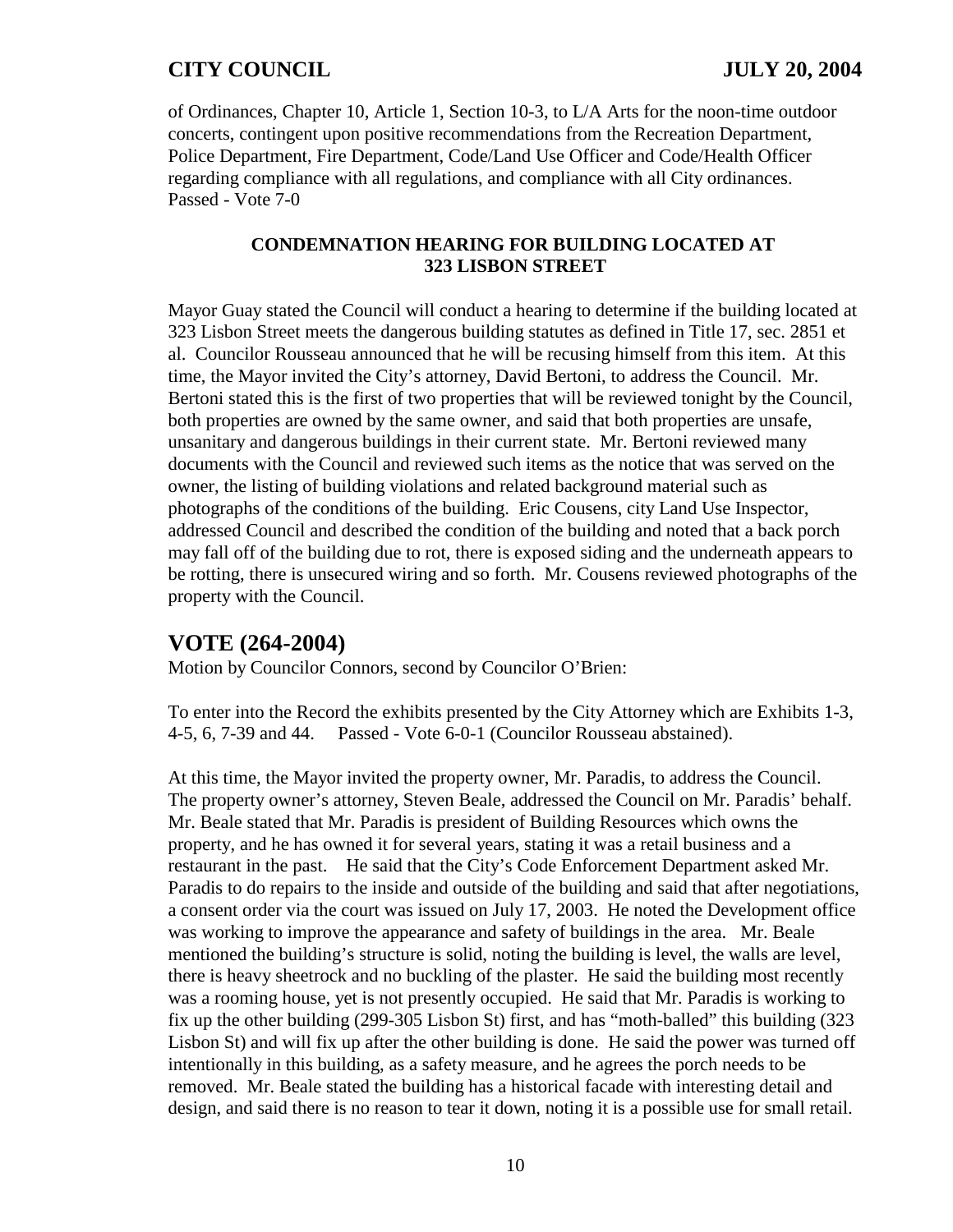Councilor Jean asked Mr. Paradis how much has changed in the building since the time he took ownership to now. Mr. Paradis stated that the minute he took control of the building, he added fire rated doors and closed it up. Gil Arsenault, Director of Planning and Code Enforcement, stated that the staff has made an effort all along to work with Mr. Paradis, citing a document from November 12, 2002 and noted that Mr. Paradis made no effort to communicate with the City. Mr. Beale stated that Mr. Paradis has been in communication with staff, yet has disagreed with their assessments of the work completed.

Councilor Paradis stated that many years have gone by and nothing has been done with the building. He mentioned the November 12, 2002 letter and noted that nothing has been done, and said that in July 2004, the building is still empty and it does not look any better than it did five years ago. Councilor Paradis said he hoped to see a complete plan this evening with a timetable, financing and so forth, saying the applicant knew about this for months and years. He said that he sees nothing worthwhile to hold on to, saying the building has been gone for years without anything being done. Councilor Bernier inquired about the applicant's financial means to get the work done at this time. Mr. Beale stated that Mr. Paradis can do the relevant work needed in the face of the condemnation order. Councilor Bernier also asked why it took so long to get working on the project. Mr. Beale explained that Mr. Paradis has been working with city staff, with the Historical Commission and has applied for the low interest loan program. He tried to hire a contractor to do the work, but could not find one available. Councilor Bernier noted that Mr. Paradis obtained the building in 1997-98, he boarded it up and did nothing to it, then received a notice from the city in 2002 regarding code violations that must be repaired, and nothing has been done to correct the problems and no plans are presented to fix the problems. Mr. Paradis said that he started to have work done on the building, and noted the Historical Commission preferred to have wood on the building rather than other material.

Councilor Bernier inquired about the time frame that Mr. Paradis would need to bring the building up to Code. Mr. Beale stated that Mr. Paradis needs to talk with staff to see what compliance with Code means, stating the list from staff is about appearance issues and pertains to the building being occupied. Councilor Bernier asked what Mr. Paradis' plans are for the building, and Mr. Beale stated there is no expressed business plan now, stating that Mr. Paradis has recently been in the hospital and out of state.

The City's Attorney, David Bertoni, stated in closing that there is a court order in this case, which was agreed to by both parties/sides, and currently that order is not being followed, and the owner has no concrete plan of action. He reminded Council of the concerns presented regarding fire safety, sanitation and health issues, saying that condemnation proceedings are done as a last resort, but the last resort should have been the court decree, yet it was not followed, saying that promises and pledges of commitment have not been followed. Mr. Bertoni said that nothing has been presented to Council to address the violations, and the Order has a thirty day period to have the building repaired or demolished.

Mr. Beale mentioned that the contempt of court issue regarding the court decree is an issue for the court to decide, not the Council. He said that the issues present are not significant issues such as life safety issues to require the building to be torn down, saying that aesthetic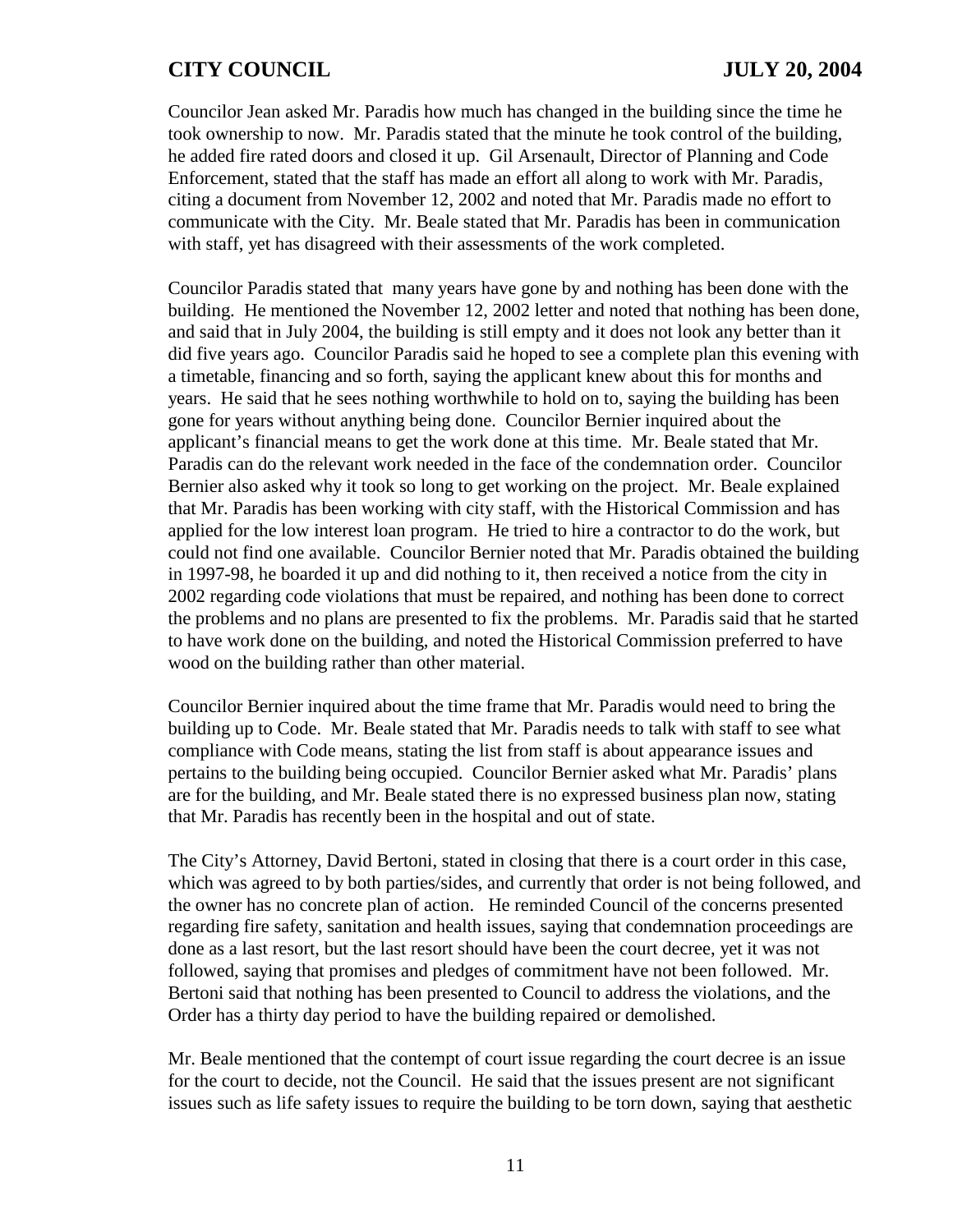and beauty issues, if the building is an eyesore, is not a reason to condemn a building. He said that life threatening conditions are not present in the building, saying the porch and outside stairs will be removed, but the building itself is not unsafe. Councilor Mendros asked staff if the building is a threat, and Mr. Arsenault said yes, the building is a threat due to lack of maintenance, saying there has been no maintenance and the many pigeons living in the building. Mr. Arsenault mentioned the missing siding, saying the building is deteriorating as we speak, and the porch could collapse. Mr. Bertoni said that this information is not coming at the last minute to the owner, but has been on going for the past two to three years, citing that no plans were presented after numerous requests for information.

No other members of the public wished to speak, and the Mayor closed the hearing.

# **VOTE (265-2004)**

Motion by Councilor Connors, second by Councilor Paradis:

To accept the Findings of Fact regarding the building at 323 Lisbon Street to be a dangerous building as defined by state statutes, to adopt the Order of Condemnation and to order the corrective action for the property owner which establishes the time frame in which the corrective action must be completed, and to authorize the City Administrator to take necessary actions to implement the corrective action as determined by the Municipal Officers, should the property owner fail to comply with the Council abatement order:

> Order of Condemnation Pursuant to 17 MRSA section 2851

I. Whereas, the Municipal Officers of the City of Lewiston, after receiving testimony and other evidence from City officials and other interested parties, have:

A. Determined that the owner and all parties-in-interest of record claiming an interest in the premises at 323 Lisbon Street, Lewiston, Maine, have received notice of these proceedings in accordance with the requirements of 17 MRSA section 2851. Said premises are more particularly described as a certain parcel of land, with the buildings thereon, bounded and described as follows:

Beginning at a point on the westerly line of Lisbon Street, three hundred and twenty-five (325) feet southerly from Chestnut Street at the northeasterly corner of a certain lot or parcel of land conveyed by the Franklin Company to Henry Hines by deed of No. 1002, dated April 12, 1893; thence running northerly by said westerly line of said Lisbon Street, twenty-five (25) feet; thence westerly at right angles one hundred (100) feet to a passageway; thence southerly by the easterly line of said passageway twenty-five (25) feet to said land so conveyed to said Henry Hines; thence easterly by the northerly line of said land so conveyed to Henry Hines, one hundred (100) feet to said westerly line of said Lisbon Street and the point of beginning;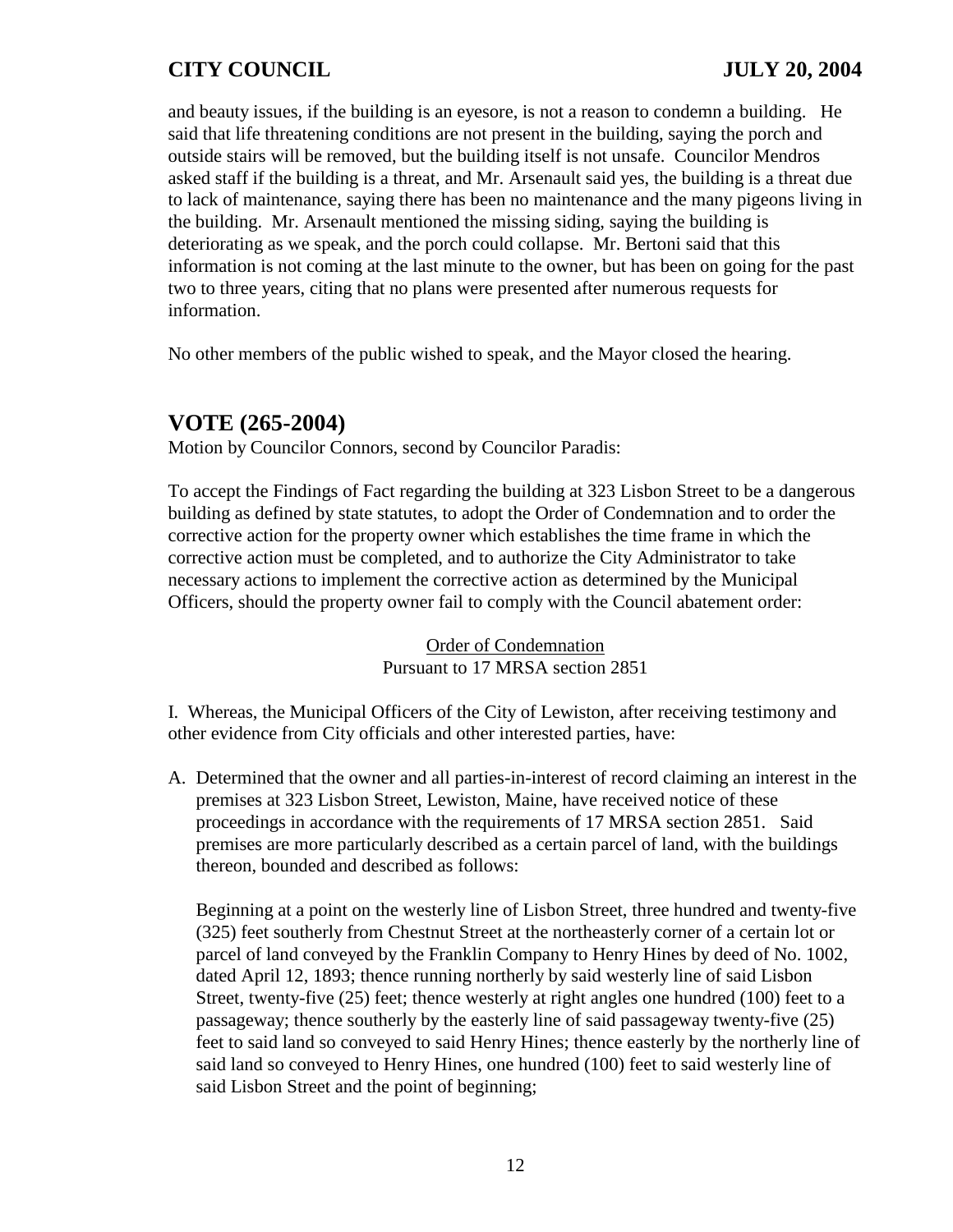- B. Determined that a true and correct copy of the notice of these proceedings was filed with the Androscoggin Registry of Deeds in accordance with the requirements of 17 MRSA section 2851, *et seq*., in Book 5947, Pages 314-330;
- C. Made the following findings with respect to the building on the premises at 323 Lisbon Street (the "Building"):
	- 1. The Building is unsafe, having:
		- a. a dangerously deteriorated and unstable rear stairway and porches, denying the upper floors their necessary second means of egress;
		- b. damaged and deteriorated interior walls;
		- c. internal water damage;
		- d. damaged and deteriorated floors on all three stories;
		- e. an outdated electrical service and fixtures;
		- f. inadequate plumbing fixtures;
		- g. lack of landings and handrails on the internal stairs leading to the second and third stories;
		- h. deteriorated, hanging trim and siding, exposing the structure to the elements; and
		- i. a furnace lacking necessary vertical and horizontal fire barriers;
	- 2. The Building is unsanitary, lacking adequate plumbing fixtures for human occupancy, and having an accumulation of dead pigeons and feces on the rear porches and in the crawl space below the roof; and
	- 3. The owner of the Building has no intent to rehabilitate the Building and to bring it into compliance with applicable property maintenance code(s) in the absence of this Order of Condemnation, having heretofore failed to maintain the property in compliance with applicable codes, and to comply with the Maine District Court's July 25, 2003, Consent Order;
- D. Determined, based upon the foregoing findings, that the Building is a dangerous building or structure as defined in 17 MRSA section 2851.

II. Now, Therefore, It Is Hereby Ordered by the Municipal Officers of the City of Lewiston that the owner of the Building, Builders Resource Development Corporation, shall abate the dangerous conditions of the Building in accordance with the City's Building, Life Safety, and Property Maintenance codes, or demolish the Building, by no later than August 20, 2004.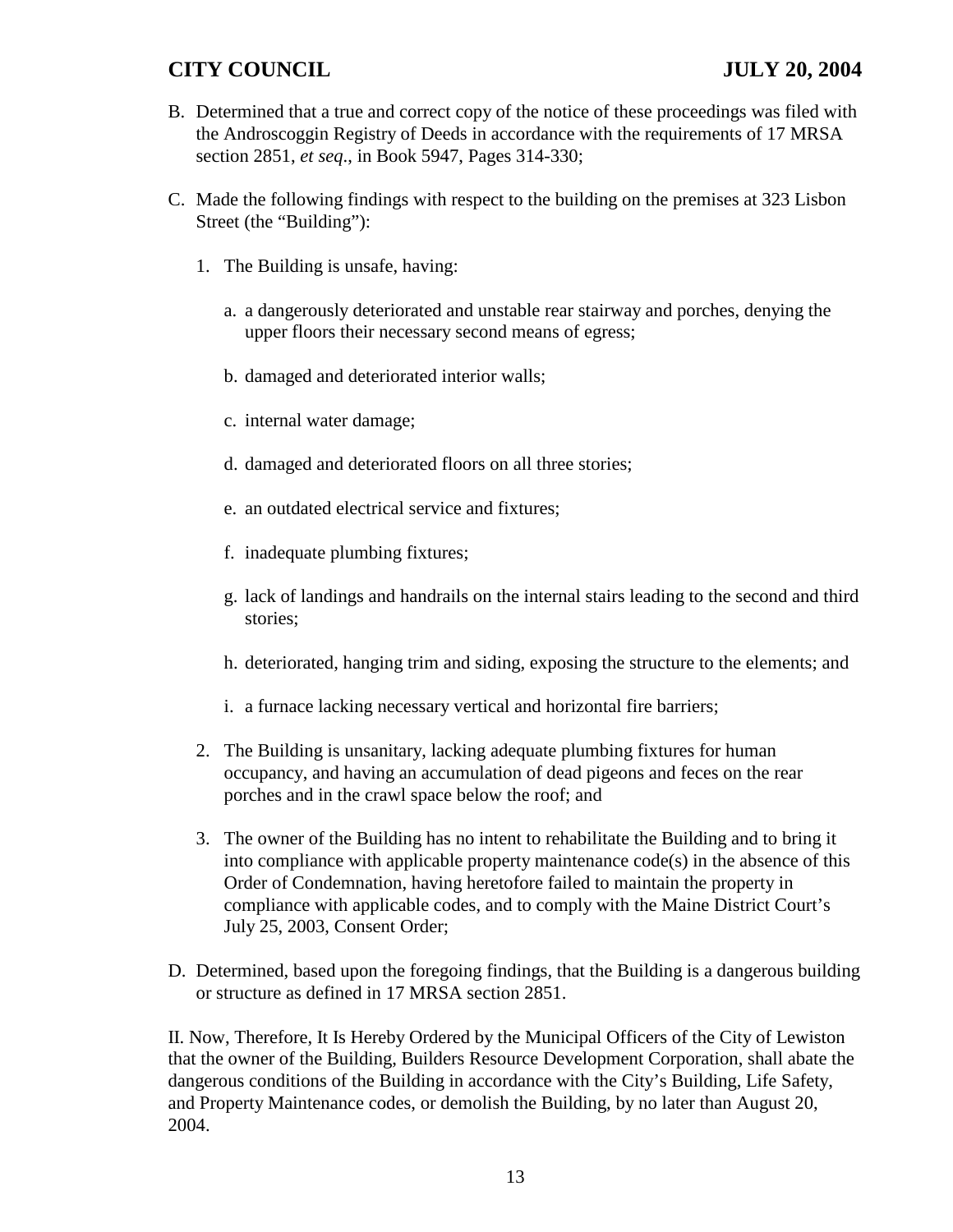This Order may be appealed to the Superior Court as provided under Rule 80B of the Maine Rules of Civil Procedure.

In the event that the dangerous condition of the building has not been abated on or before August 20, 2004, and no timely appeal has been filed, the Municipal Officers hereby direct the City Administrator to take such actions as he deems necessary, which may include demolition of the Building, to abate the dangerous condition of the Building at City expense, and to recover all expenses, including attorneys' fees, as provided under 17 MRSA section 2853.

III. It Is Further Ordered that the City Clerk shall cause a copy of this Order to be recorded in the Androscoggin County Registry of Deeds, and shall cause attested copies of this Order to be served on the owner of the premises and all of the parties-in-interest as provided in 17 MRSA section 2851.

Passed - Vote 5-1-1 (Councilor Mendros opposed and Councilor Rousseau abstained.)

### **CONDEMNATION HEARING FOR BUILDINGS LOCATED AT 299 - 305 LISBON STREET**

Mayor Guay stated the Council will conduct a hearing to determine if the buildings located at 299-305 Lisbon Street meets the dangerous building statutes as defined in Title 17, sec. 2851 et all. Councilor Rousseau announced that he will be recusing himself from this item. At this time, the Mayor invited the City's attorney, David Bertoni, to address the Council. Mr. Bertoni reviewed the background for this property and reviewed various documents with the Council. Eric Cousens, the City's Land Use Inspector outlined the conditions of the building and the issues related to the property, citing fire safety issues, sanitation and health issues. He noted there is an infiltration of water into the building. It was noted there has been a significant decline in the condition of the building since 2002. Gil Arsenault, Director of Planning and Code Enforcement, said the building is in a pronounced state of decay and is open and accessible today. He noted on May 18, there was water infiltration in the electrical panel and the power had to be turned off. He also mentioned an accumulation of trash.

# **VOTE (266-2004)**

Motion by Councilor Connors, second by Councilor Paradis:

To enter into the Record the exhibits presented by the City Attorney which are Exhibits 1-25. Passed - Vote 6-0-1 (Councilor Rousseau abstained.)

Mr. Beale, an attorney representing property owner Mr. Paradis, explained that Mr. Paradis received a facade enhancement grant from the city to repair the exterior of the building. Mr. Paradis submitted his grant application in the summer/fall of 2003 and he started to look for a contractor. He said the building was resurfaced in a composite material which is expensive, at a cost of \$60,000. He also applied for a low interest rehabilitation loan from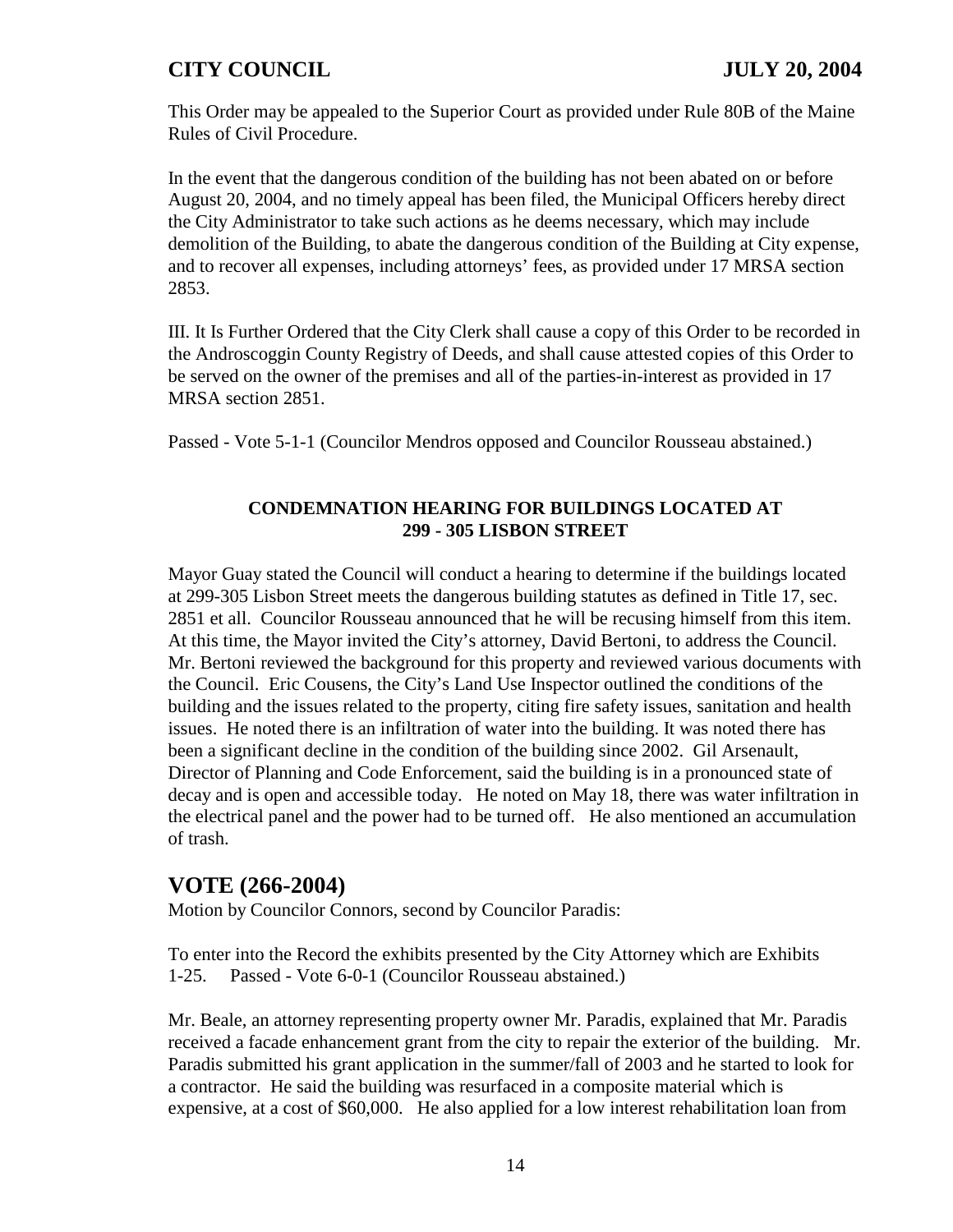the city as well. Mr. Paradis said the rook leaks, but it has been patched for now but does need to be replaced. Mr. Beale said that the building was used as a production facility for a company Mr. Paradis owns called TRP Industries, which was a manufacturer of fire retardant rugs. Mr. Paradis said it is an extremely solid building with significant floor joists, and the facade is attractive now and the building can be rehabilitated.

Councilor Paradis said that it is clear that Mr. Paradis has some plan for the building, more so than the previous one discussed. He suggested continuing this hearing to allow the applicant time to present his plan and related paperwork regarding the future development plans of the building, and if any new development is planned such as a store or apartments or another use. Councilor Paradis said there are no plans on the table now, but it sounds as though the owner has plans for the future of the building, and he would like to see these along with the financial plans to address the code violations and safety conditions.

# **VOTE (267-2004)**

Motion by Councilor Paradis, second by Councilor Mendros:

To continue this hearing to the City Council meeting of September 7, 2004, and to request the building owner provide the City with the financial records and copies of the bills pertaining to the renovation work for the building.

Passed - Vote 5-1-1 (Councilor Jean opposed and Councilor Rousseau abstained.)

At this time, the Council took a fifteen minute recess.

### **AMENDMENTS TO PURCHASING POLICY**

Motion by Councilor O'Brien, second by Councilor Jean:

To approve the proposed amendments to the Purchasing Policy, Policy Manual Number 46, as recommended by the Finance Director and the Finance Committee

Councilors discussed the proposed changes and had questions regarding the new purchasing cards. Some Councilors felt it would be best to evaluate the progress of the program after one year.

# **VOTE (268-2004)**

Motion by Councilor Connors, second by Councilor Bernier:

To amend the main motion to include the following: To put the Policy into effect for one year and to have the Policy reviewed and evaluated by the City Council at the end of one year.

Passed - Vote 4-3 (Councilors Connors, Paradis, Rousseau and Jean in favor; Councilors Mendros, Bernier and O'Brien opposed)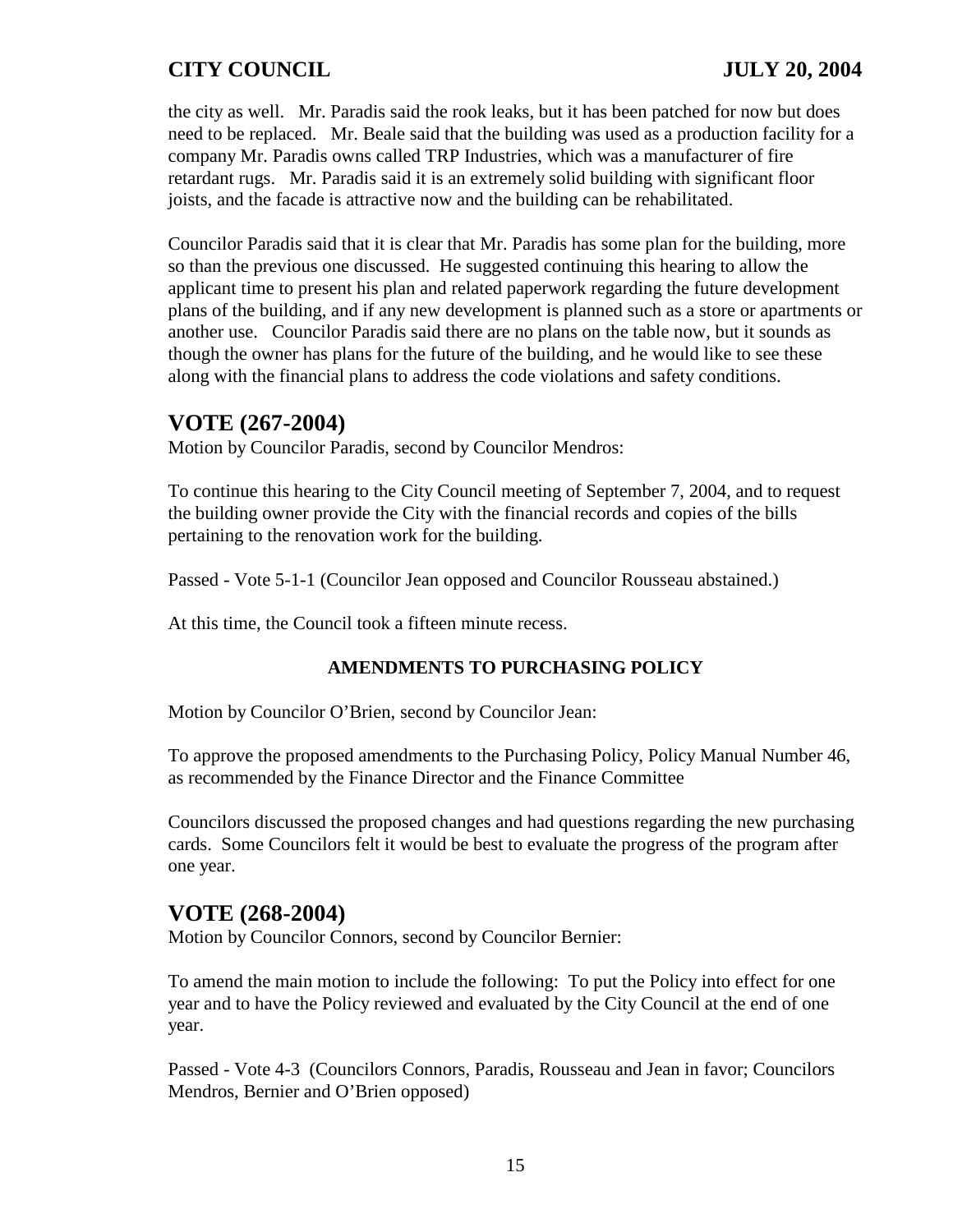Vote on main motion, as amended:

# **VOTE (269-2004)**

Motion by Councilor O'Brien, second by Councilor Jean:

To approve the proposed amendments to the Purchasing Policy, Policy Manual Number 46, as recommended by the Finance Director and the Finance Committee, and to have the Policy be in effect for one year, at which time it shall be reviewed and evaluated by the City Council. Passed - Vote 5-2 (Councilors Mendros and Bernier opposed.)

#### **SUPPORT OF CONSOLIDATION OF PSAP FACILITIES**

Motion by Councilor Connors, second by Councilor Jean:

To endorse the proposal of the Public Utilities Commission to have one PSAP (Public Service Answering Point) location in Androscoggin County and to request that the Lewiston/Auburn 911 Operations Center be designated as the site for Androscoggin County, and to submit the recommendations to the Public Utilities Commission and to the Lewiston Legislative Delegation.

The Councilors discussed the PSAPs with E911 Director Andrew D'Eramo and discussed such issues as cost, expenses and so forth. It was noted that many questions and issues need to be discussed with the County Commissioners before the Council takes a position, due to unknown costs and other factors. It was decided that Assistant City Administrator Phil Nadeau will work with Mr. D'Eramo and meet with the County Commissioners.

After discussion, Councilors Connors and Jean withdrew their motion in light of the discussion.

### **CREATION OF TASK FORCE FOR PALESKY TAX CAP ISSUE**

The Council was asked to discuss a suggestion to create a Task Force regarding the Palesky Tax Cap issue, of which said group shall consist of seven to nine members with at least one position to be held by a pro-Palesky tax cap supporter, and to appoint the members at the August City Council meeting. Due to the late hour of the meeting, it was suggested this item be addressed at the next Council meeting.

## **VOTE (270-2004)**

Motion by Councilor Bernier, second by Councilor Rousseau:

To postpone this item to the August 10 City Council meeting.

Passed - Vote 4-3 (Councilors Connors, Mendros and Bernier opposed.)